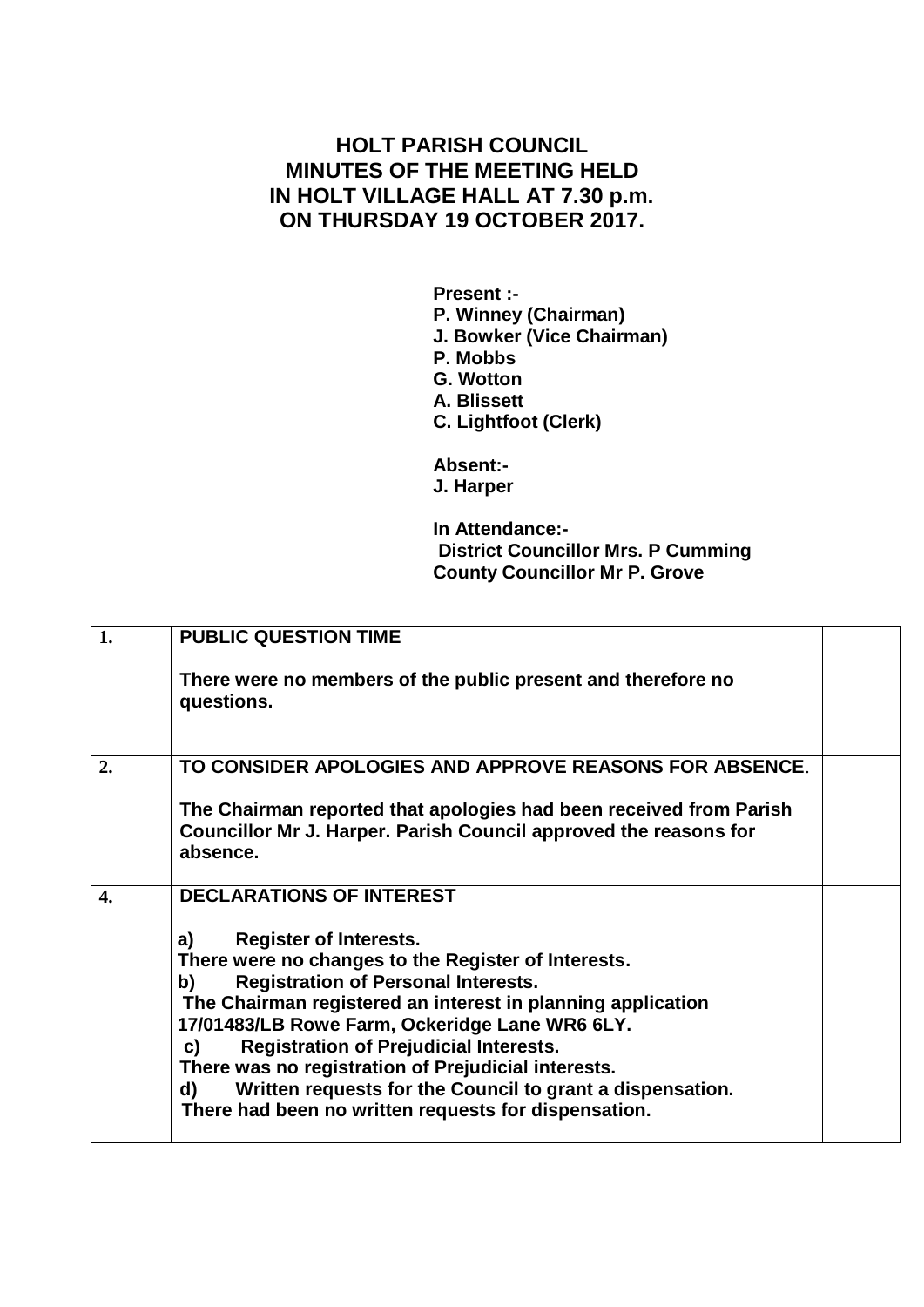| $\overline{4}$ . | <b>COUNTY AND DISTRICT COUNCILLOR REPORTS.</b>                                                                                       |  |
|------------------|--------------------------------------------------------------------------------------------------------------------------------------|--|
|                  | County Councillor Mr P. Grove provided the Clerk with a summary of                                                                   |  |
|                  | the items discussed in his report. The main matters of note were;<br>a) Carrington Bridge.                                           |  |
|                  | It has been confirmed that £54 million grant has been awarded by                                                                     |  |
|                  | central government to dual the Carrington Bridge. The project is due                                                                 |  |
|                  | to be completed by 2021.                                                                                                             |  |
|                  | b) Worcester Parkway.                                                                                                                |  |
|                  | An investment of £50million has been made in the Parkway rail<br>project. It is expected this will be completed by 2019.             |  |
|                  | c) Children's Services.                                                                                                              |  |
|                  | The County Council is still working with Essex County Council to                                                                     |  |
|                  | address the issues within Children's services.                                                                                       |  |
|                  | d) Road congestion.<br>£5million has been invested to address the issues of road congestion                                          |  |
|                  | around the county. It is hoped that match funding will be available                                                                  |  |
|                  | from central government for this project.                                                                                            |  |
|                  | e) Dropped kerb opposite Broomfields.                                                                                                |  |
|                  | Although the footpath widening has been completed unfortunately it<br>is not possible to proceed with the dropped kerb opposite      |  |
|                  | Broomfields entrance due to health and safety concerns. Various                                                                      |  |
|                  | solutions are being considered but this will result in a delay in the                                                                |  |
|                  | work taking place.                                                                                                                   |  |
|                  | District Councillor Mrs P. Cumming reported on the following matters                                                                 |  |
|                  | of note.                                                                                                                             |  |
|                  | a) Unemployment figures.<br>There has been a decrease in the numbers unemployed within the                                           |  |
|                  | <b>MHDC</b> region.                                                                                                                  |  |
|                  | b) Health and Wellbeing week.                                                                                                        |  |
|                  | Health and Wellbeing week will take place between 30 October and 3                                                                   |  |
|                  | November 2017 with various activities around the district.<br>c) Local democracy day at the Chantry.                                 |  |
|                  | Following an event at the Chantry on local democracy a team has                                                                      |  |
|                  | been chosen to present to the MHDC Council Meeting.                                                                                  |  |
|                  | d) Wildgoose Training - Top Barn.                                                                                                    |  |
|                  | District Councillor Mrs P. Cumming reported on a visit she had made<br>to Wildgoose Training at Top Barn farm. The organisation have |  |
|                  | purchased a piece of land on the old Tarmac site and are looking to                                                                  |  |
|                  | move and expand their organisation.                                                                                                  |  |
|                  |                                                                                                                                      |  |
| 5.               | TO APPROVE THE MINUTES OF THE MEETING OF HOLT PARISH                                                                                 |  |
|                  | <b>COUNCIL HELD ON 21 SEPTEMBER 2017.</b>                                                                                            |  |
|                  | The minutes of the Meeting of Holt Parish Council held on Thursday 21                                                                |  |
|                  | September 2017 were approved by Parish Council with the addendum                                                                     |  |
|                  | that Parish Councillor Mr A. Blissett was added as an attendee. The                                                                  |  |
|                  | minutes were signed by the Chairman as a true record.                                                                                |  |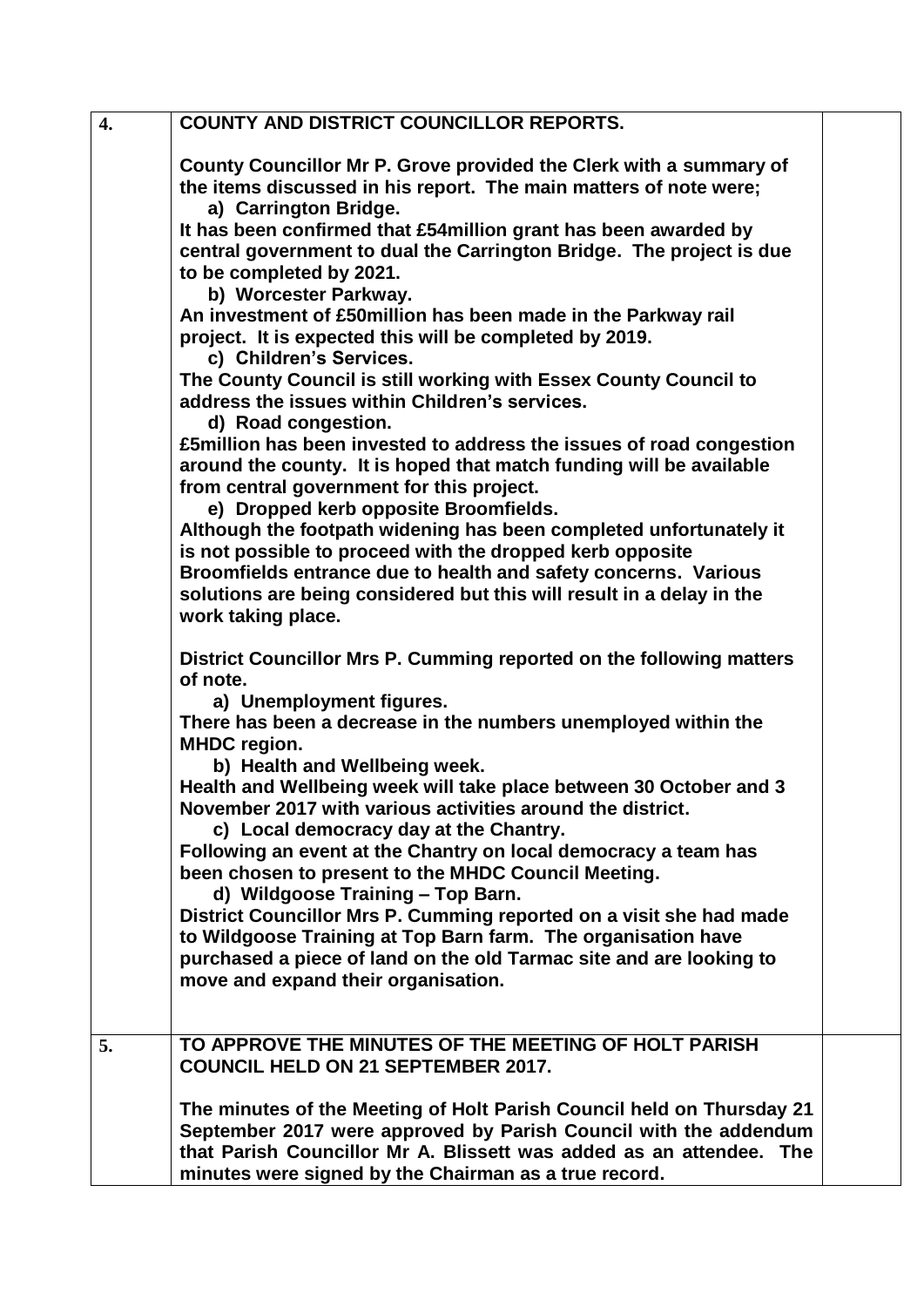| 6. | <b>PROGRESS REPORTS</b>                                                                                                                                                                                                                                                                                                                                                                                                                                                                                                                                                                                                                                                                                                                                                                                                                                                                                                                                                                                                                                                                                                                                                                                                                                                                                                                                                                                                                                                                                                                |    |
|----|----------------------------------------------------------------------------------------------------------------------------------------------------------------------------------------------------------------------------------------------------------------------------------------------------------------------------------------------------------------------------------------------------------------------------------------------------------------------------------------------------------------------------------------------------------------------------------------------------------------------------------------------------------------------------------------------------------------------------------------------------------------------------------------------------------------------------------------------------------------------------------------------------------------------------------------------------------------------------------------------------------------------------------------------------------------------------------------------------------------------------------------------------------------------------------------------------------------------------------------------------------------------------------------------------------------------------------------------------------------------------------------------------------------------------------------------------------------------------------------------------------------------------------------|----|
|    | a) Worcestershire Velo - feedback.<br>The Velo race was discussed in detail. Parish Council expressed<br>concerns over how the race had been organised and the Chairman<br>reported that he had fed back his comments to County Councillor Mr P.<br>Grove. County Councillor Mr P. Grove reported that a meeting had<br>been held with CSM and decision as to whether the event would be<br>repeated would be made by the middle of November.<br>Parish Councillor Mr P. Mobbs queried the cheques written by Parish<br>Council for the shuttle bus operation on the day of the Velo. The<br>Chairman confirmed that all this money was in the process of being<br>reclaimed from CSM.<br>b) Appointment of Parish Footpaths officer - progress report.<br>The Clerk reported that Mr Trevor Bourne had been appointed to the<br>role and was undergoing training.<br>c) Millennium Green grant funding - progress report.<br>The Chairman reported that the grant application had been successful<br>and Holt Parish Council had received £10,000 Lottery funding for<br>improvements to the Millennium Green. This money had been spent on<br>the new container and security. The remaining funds would be spent<br>on some new benches, fencing and a dog waste collection service.<br>The Clerk was asked to write a letter to the Millennium Green trust<br>outlining the details of the £10,000 grant and informing them that<br>Parish Council would no longer make an annual contribution of £1000<br>to the Millennium Green. | CL |
| 8. | <b>PLANNING</b><br><b>Applications Pending.</b><br>a)<br>17/01579/FUL Land at Holt Fleet Wier (OS 8190 6333) Holt Heath.<br>Construction of a vertical slot fish pass.<br>This application was discussed by Parish Council and approval of the<br>application was recommended.<br>17/01483/LB Rowe Farm, Ockeridge Lane, WR6 6LY. Proposed<br>replacement windows and door.<br>This application was discussed by Parish Council and approval of the<br>application was recommended.<br>b) Approvals/Refusals.<br>17/00564/HP Irena, Ockeridge Lane. Front porch, rear and side<br>extension and detached 3 bay garage with room over. (Approved)<br>Parish Council noted that this application had been approved.<br><b>Other Planning issues.</b><br>C)<br>There were no issues to discuss.                                                                                                                                                                                                                                                                                                                                                                                                                                                                                                                                                                                                                                                                                                                                           |    |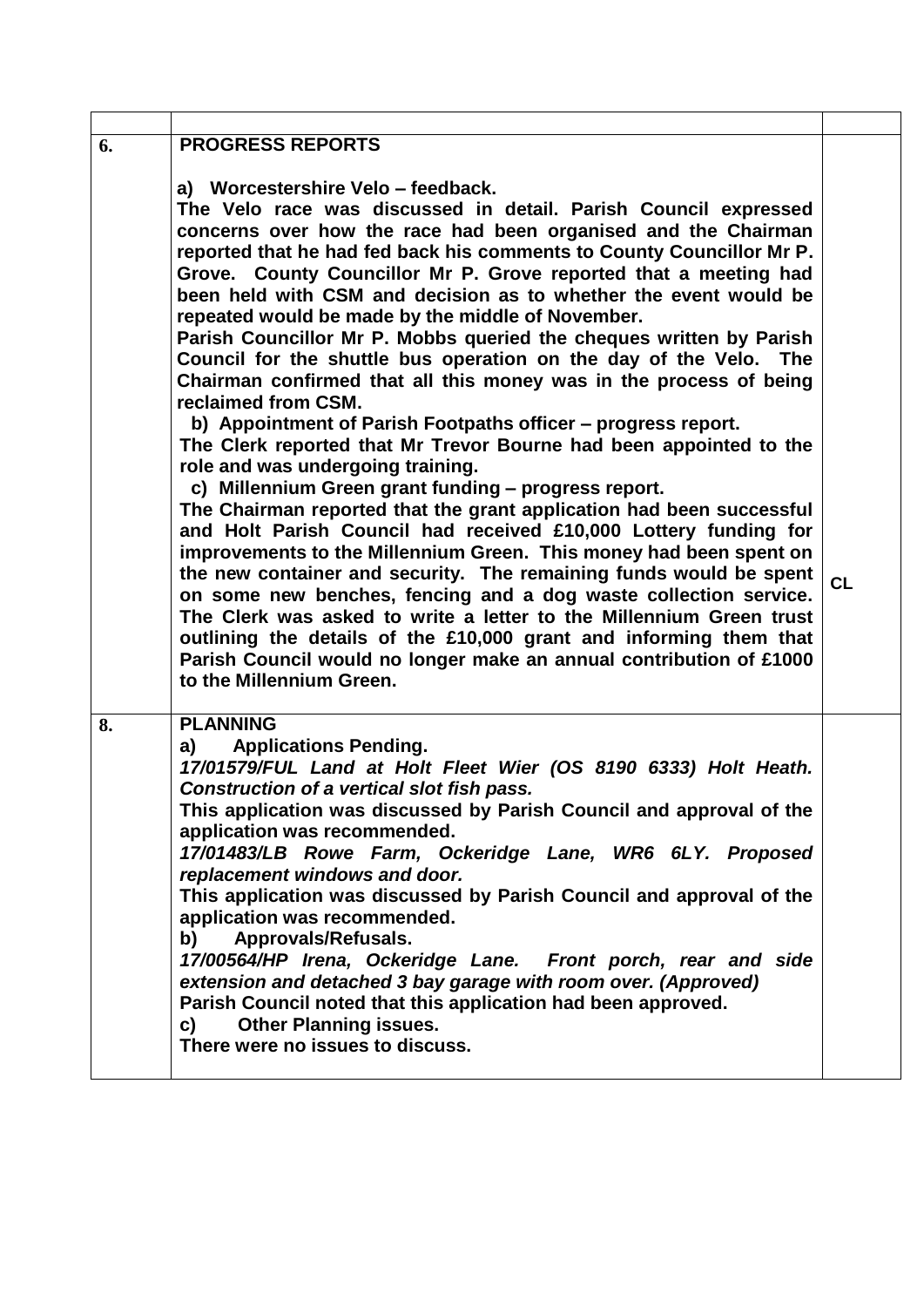| 9.  | <b>FINANCE</b>                                                                                          |           |
|-----|---------------------------------------------------------------------------------------------------------|-----------|
|     | a) To note the current bank balances.                                                                   |           |
|     | It was confirmed that the Deposit Account stood at £4488.18p and the                                    |           |
|     | Current Account stood at £ 14395.72p. The Clerk confirmed that the                                      |           |
|     | second half of the precept and the grant funding of £10,000 had been                                    |           |
|     | received.                                                                                               |           |
|     | b) To consider payments made in accordance with the attached                                            |           |
|     | schedule.                                                                                               |           |
|     | The following cheques were approved retrospectively:-                                                   |           |
|     | Mrs C Lightfoot £327.50 (Cheque No. 1150) (Clerks salary October),                                      |           |
|     | Nicky Duprays £1850.00 (Cheque No. 1151) (Fee for grant application                                     |           |
|     | Millennium Green), Citysigns £96.00 (Cheque No. 1152) (Velo signs),                                     |           |
|     | Astons Coaches £250.00 (Cheque No. 1153) (Velo shuttle bus),                                            |           |
|     | Worcester Lions £300.00 (Cheque No. 1154) (Velo shuttle bus).                                           |           |
|     | The following cheques were signed and the invoices initialled by two                                    |           |
|     | members of Parish Council:-                                                                             |           |
|     | P. Goodman £1335.00 (Cheque No. 1155) (Grass cutting).                                                  |           |
|     |                                                                                                         |           |
|     | c) To review the current spend against budget.<br>Parish Council noted the actual spend against budget. |           |
|     |                                                                                                         |           |
|     |                                                                                                         |           |
| 10. | <b>CORRESPONDENCE FOR INFORMATION</b>                                                                   |           |
|     |                                                                                                         |           |
|     | The Clerk reported that all correspondence of note had been circulated                                  |           |
|     | prior to the Meeting.                                                                                   |           |
|     |                                                                                                         |           |
| 11. | CLERK'S REPORT ON URGENT DECISIONS SINCE THE LAST                                                       |           |
|     | <b>MEETING</b>                                                                                          |           |
|     |                                                                                                         |           |
|     | a) Resignation of Parish Councillor Mr M. Troman.                                                       |           |
|     | The Clerk reported that she had received correspondence from Mr M.                                      |           |
|     | Troman handing in his resignation as a Parish Councillor. Parish                                        | <b>CL</b> |
|     | Council expressed their disappointment at Mr Troman's decision. The                                     |           |
|     | Clerk was asked to begin the process of recruiting a new member of                                      |           |
|     | <b>Parish Council.</b>                                                                                  |           |
|     |                                                                                                         |           |
| 12. | <b>COUNCILLORS REPORTS AND ITEMS FOR FUTURE AGENDAS</b>                                                 |           |
|     |                                                                                                         |           |
|     | a) Millennium Green.                                                                                    |           |
|     | Parish Councillor Mr A. Blissett reported that the Millennium                                           |           |
|     | Green Trust would now be applying for a £100,000 grant to                                               |           |
|     | update the play equipment on the Millennium Green.                                                      |           |
|     | b) Benches.                                                                                             |           |
|     | The Chairman confirmed that the benches were now completed                                              |           |
|     | and should be returned in the next couple of days.                                                      |           |
|     | c) Defibrillator.                                                                                       |           |
|     | Parish Councillor Mr P. Mobbs asked for volunteers to assist                                            |           |
|     | with the weekly defibrillator checks now Mr M. Troman would no                                          | <b>PM</b> |
|     | longer be taking on the role. Parish Councillor Mrs G. Wotton                                           |           |
|     | offered to assist with this. Parish Councillor Mr P. Mobbs agreed                                       |           |